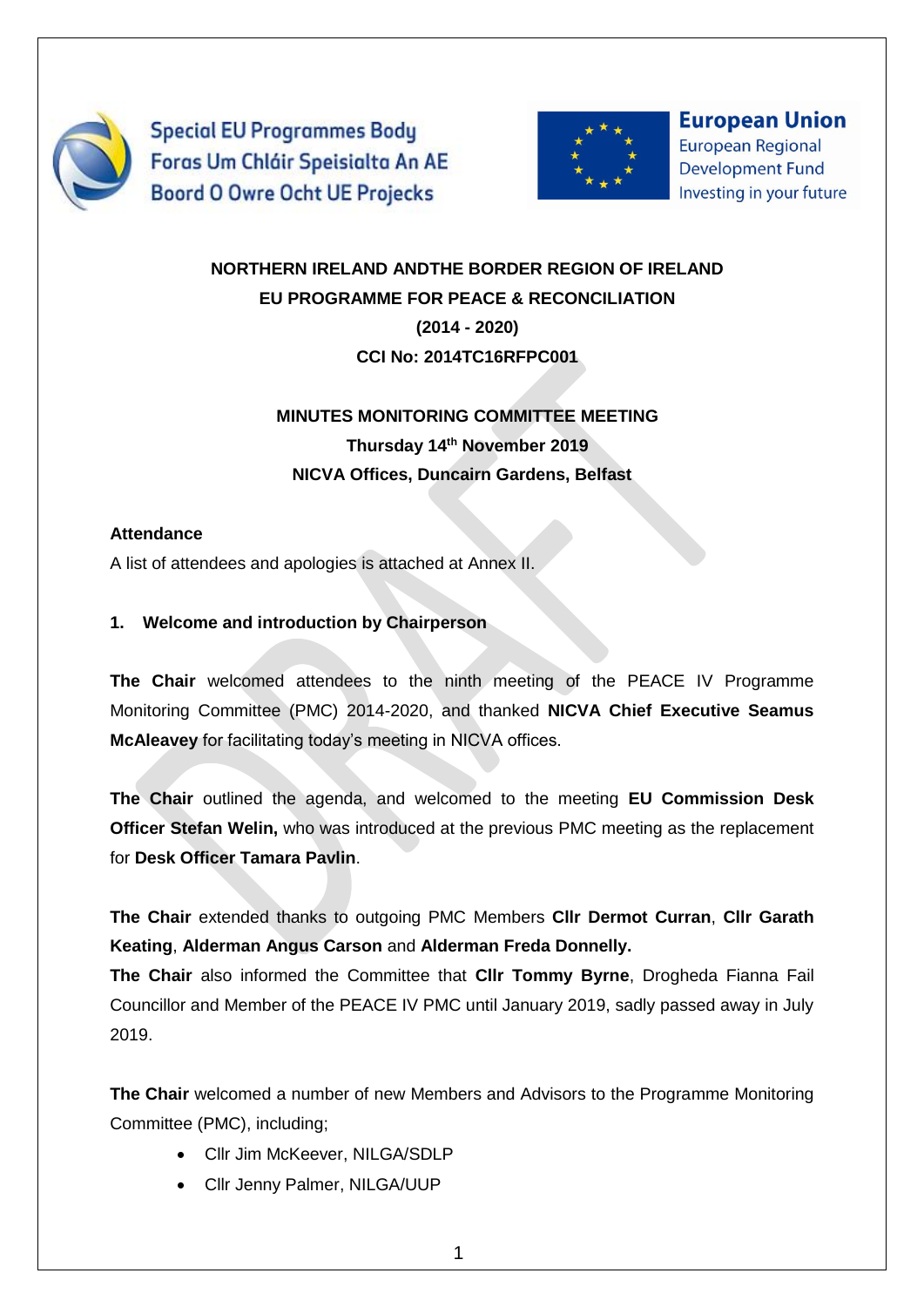- Cllr Stevie Corr, NILGA, SF
- Cllr Frances Burton, NILGA/ DUP
- Cllr Frank McBrearty, NWRA
- Tim Smith, ICTU Ireland, and;
- Paul Fay, DCYA Ireland

**The Chair** provided an update on developments in Programme implementation since the previous PMC meeting on 14 June 2019, as follows;

- The first meeting of the Programme Development Steering Group (PDSG) took place the previous week. The PDSG is comprised of PEACE IV and INTERREG VA PMC members, and is tasked with providing input and advise in the design of the future PEACE PLUS Programme;
- The Chair outlined the current political position ahead of the 12<sup>th</sup> December General Election, and the SEUPB's work with Sponsor Departments to ensure the effective completion of the current Programmes, in the absence of a functioning Northern Ireland Executive;
- An update on the future PEACE PLUS Programme will be a standing agenda item going forward;
- PEACE PLUS activity, including stakeholder engagement events and website submissions, will intensify in early 2020, and;
- Since the last PMC, several high profile visits and events have taken place, including the June presentation of the Peace Programme to an Official from the Korean Embassy in Ireland, in the SEUPB's Monaghan office.

### **2. Project presentations**

In the first of two project presentations, **the Chair** introduced **Emma Dargan of the Victims and Survivors Service.** The Victims and Survivors project was awarded €13m of PEACE IV funding in June 2017.

Providing the second project presentation of the day, **the Chair** welcomed **Emma McAuley** and **Heather Lindsay of the Training for Women Network (TWN)**, as Lead Partner in the Peace and Conflict Transformation project (PACT).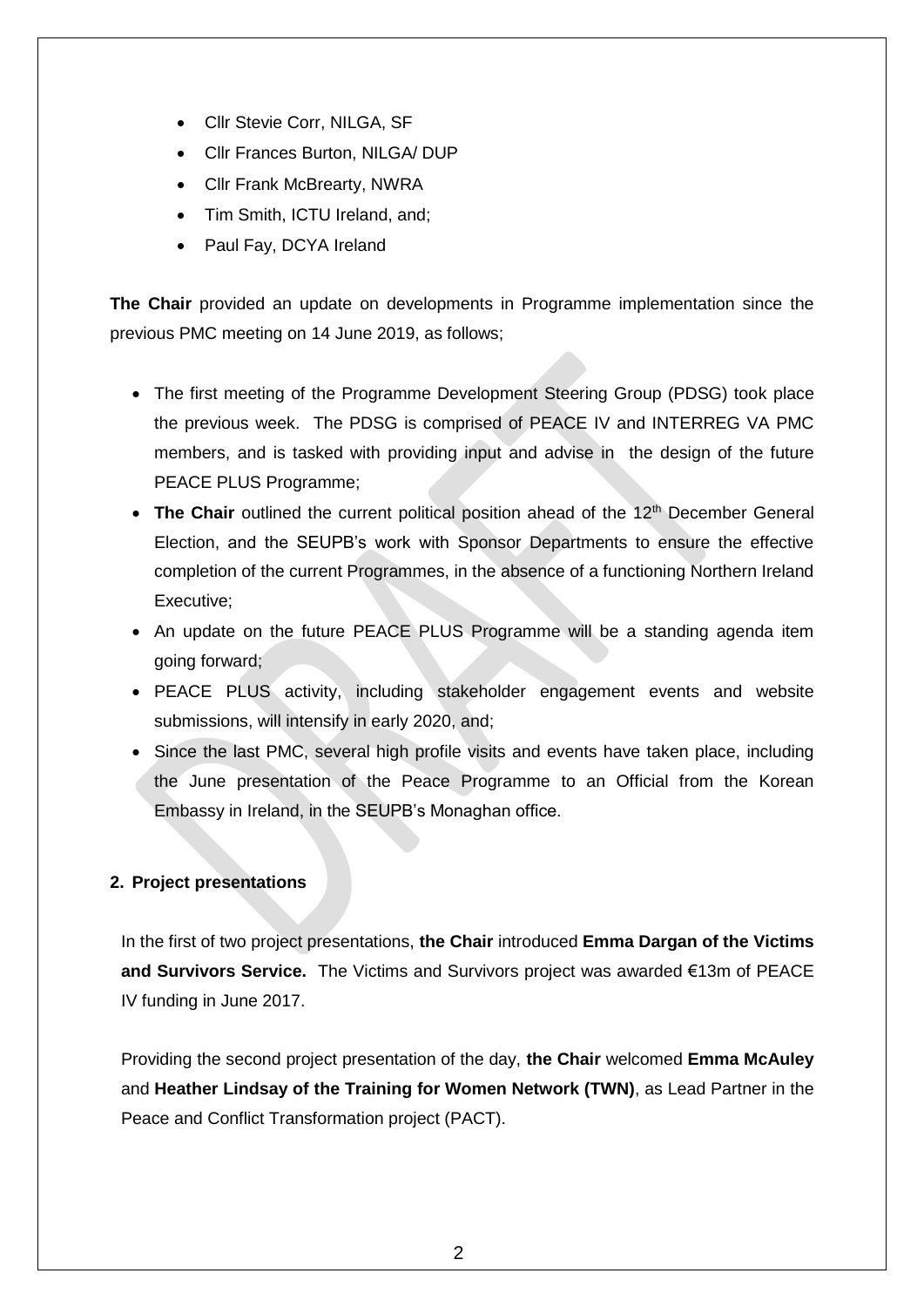**The Chair** extended her thanks to the project presenters, and highlighted that this project is supported by The Northern Ireland Executive Office (TEO) and Department for Housing, Planning, Communities and Local Government (DHPCLG) in Ireland, providing ongoing support throughout the development and assessment stages of the project.

**The Chair** stated that the project presentations and the links referred to within, will be circulated to PMC Members following the meeting, and any requests for visits to the projects will be warmly accommodated.

#### **AP 1: Project presentations and links to be sent to PMC Members following meeting**

#### **3. Agree Agenda**

The Agenda was adopted.

#### **4. Conflict of Interest**

No Conflicts of Interest were declared.

### **5. Minutes of the previous meeting – 14 June 2019**

**The DPER representative** stated they have minor amendments to the minutes to submit following today's meeting.

Pending the requested amendments, the Committee agreed the minutes as a true and accurate record of the previous meeting.

The approved minutes will be uploaded to the SEUPB website.

**AP 2: Requested amendments to be made to minutes. Minutes to be uploaded to SEUPB website**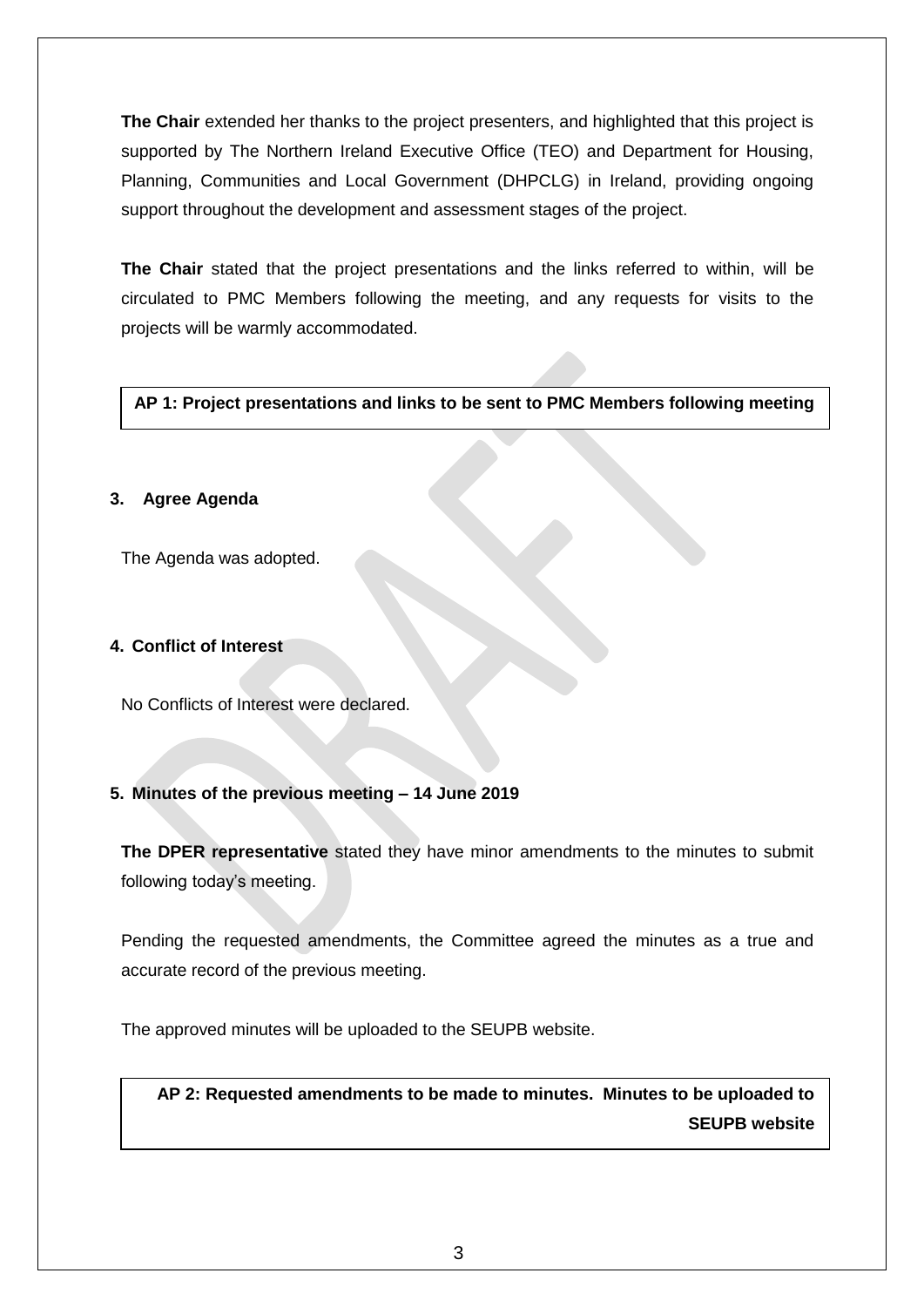#### **6. Matters Arising**

**The Chair** outlined four matters arising from the previous meeting, all of which have been resolved.

#### **7. Update on Programme Implementation**

**The DPER representative** thanked the SEUPB and project staff for their ongoing work on the Programmes, and welcomed the full commitment recorded, and the approach to monitoring potential underspend.

**The DPER representative** also asked that the Department's thanks to the EU Commission is recorded, for their ongoing support of the PEACE IV and PEACE PLUS Programmes.

**The NILGA/UUP representative and the NILGA/SDLP representative** queried delays in payments to Local Authorities, as conveyed to them in recent months by Local Authorities in their roles as Councillors.

**The Chair** thanked Members for their comments. While unable to comment on specific cases, **the Chair** assured the Members of the robustness of the verification and review systems around the claims process.

**The MA Director** described various factors which may contribute to delays in processing claims, a number of which would be addressed in the Implementation Update presentation. **The MA Director** welcomed correspondence from any Local Authorities experiencing cash flow difficulties, which will be processed and answered promptly, and explained the options for advances in place for Partners experiencing cash flow issues.

**The DoF representative** echoed DPER comments, commending the full commitment of the Programme and effective monitoring around expenditure and N+3 targets. The representative spoke of the progress made at a Steering Committee meeting the previous day, and introduced himself to the new EU Desk Officer.

In addition, **the DoF representative** stated the Department's commitment to the timely implementation of the PEACE PLUS Programme.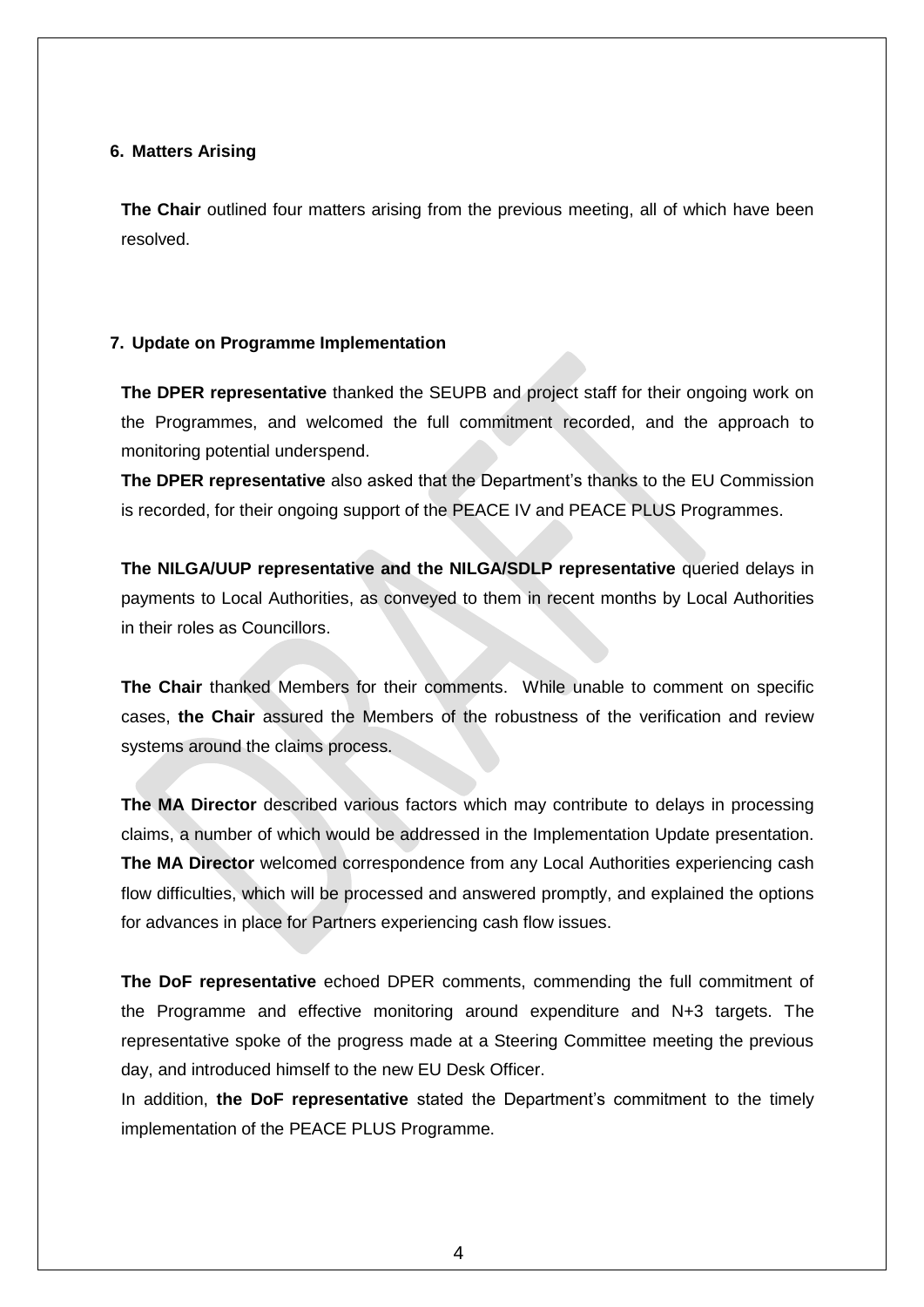**The MA Director** introduced the Programme Implementation paper and provided a detailed presentation, making the following main points:

- The PEACE IV Annual Implementation Report (AIR) and Performance Framework have been approved by the EU Commission;
- A Mid Term Evaluation Conference, which covered the Children and Young People and Shared Spaces and Services objectives, took place in Belfast on 05 and 06 November 2019, facilitating 170 attendees across two days;
- The Shared Education impact evaluation is underway, with the first report due in early 2020;
- Assessment of an additional proposal for €1.8m under Objective 3.3; Victims and Survivors is currently awaiting departmental approval prior to submission to Steering Committee;
- The PEACE Platform contract has been awarded to a consortium of SJC Consulting and Primodi; **Sarah McCarthy (SJC Consulting),** will present an update later in the agenda;
- A new version of the eMS went live on 16th October, incorporating an improved performance threshold and a redesign of the modification workflow;
- Article 27 audits are ongoing, with the second semester concluding at the end of November 2019;
- Internal Audit are due to complete their activity by the end of 2019;
- Page 5 of the implementation paper features a revised format for presenting data, which mirrors how data is presented on SFC, and includes public match and private match funding;
- **The MA Director** explained various factors and inaccuracies which may contribute to delays in processing Local Authority claims, and the SEUPB's procedure in addressing each case on an individual basis. **The MA Director** encouraged Local Authorities to contact the SEUPB directly with any concerns;
- **The MA Director** outlined a forecasted overachievement of the N+3 targets by around €19million by the end of 2019;
- Member States have agreed the prudent approach of overcommitting the Programme by up to 5%. Managing Authority is currently reviewing overcommitment options and will submit a paper to Member States the following week;
- **The MA Director** outlined a number of identified training needs, and the appointment of Think People Consulting in conducting a review of SEUPB training material, and;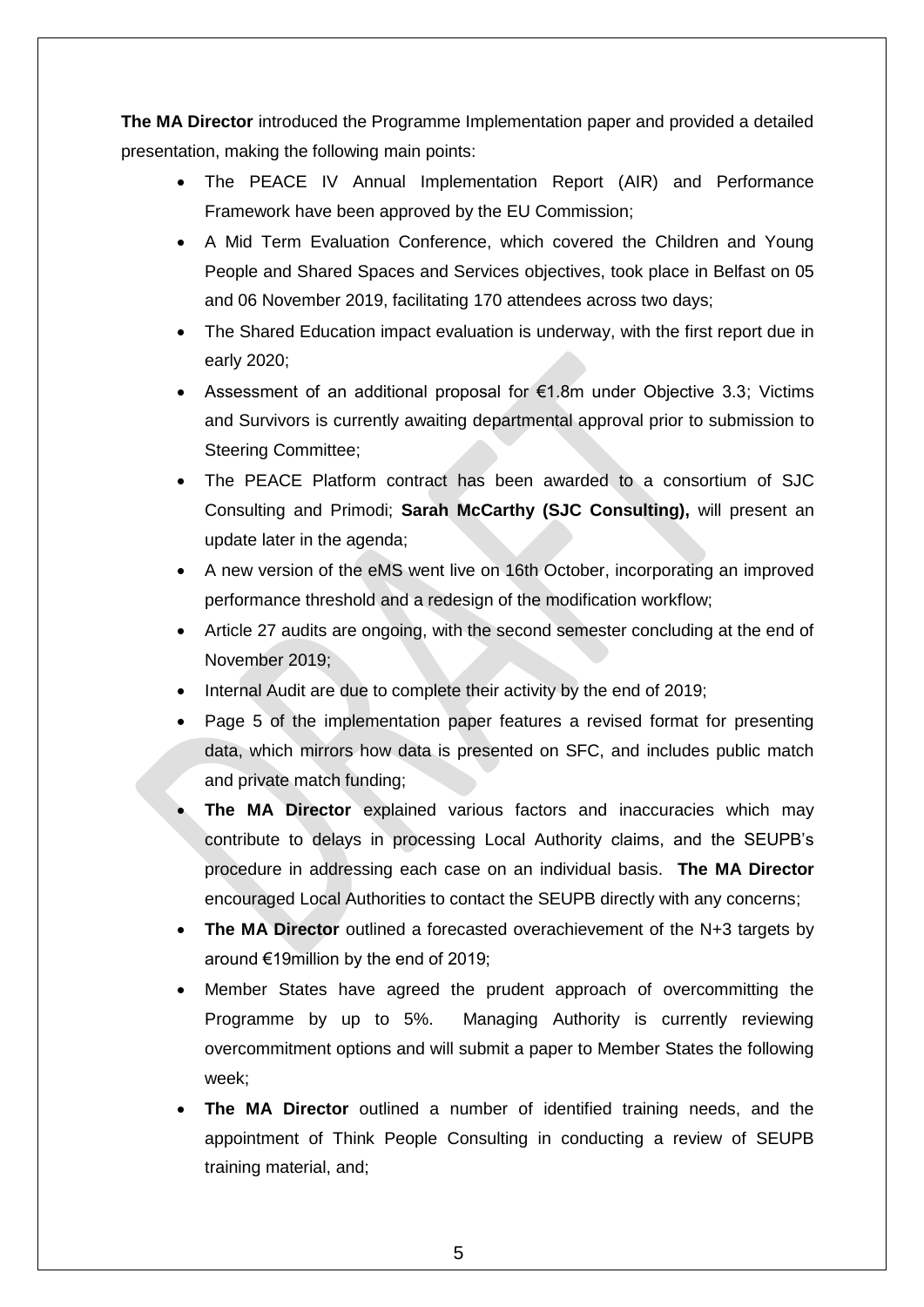**The MA Director** provided an overview of the Implementation Evaluation and three Impact Evaluations. The third and final implementation evaluation is due for completion at the end of June 2020, and an update will be provided at the next PMC meeting. In addition, invitations to all evaluation conferences will be extended to PMC Members.

# **AP 3: Managing Authority to submit overcommitment paper to Member States, week commencing 18 November**

**The NILGA/UUP representative** made further queries on payments to Local Authorities. In response, **the MA Director** suggested convening a meeting through NILGA in the coming weeks, in order to discuss and resolve the issues raised.

The CBI representative outlined his experience in assessing Local Authority applications for funding in his role on the SEUPB Steering Committee, and the initial delays.

**The Chair** welcomed the input from members, and outlined steps taken in regular meetings with Local Authority Project Managers, and cash advance options in place for all partners, to mitigate the effects of delays.

**The Chair** thanked the PMC Members for their comments and observations, and invited **the JS Director** to provide a presentation on implementation by thematic area.

Following **the JS Director's** presentation, the Monitoring Committee made the following comments;

- **The Wheel representative** requested further detail on the social enterprise application, and encouraged the return of feedback to the unsuccessful applicant(s);
- **The NWRA representative** stated a personal interest in the Riverine project and requested further information on its progress, and;
- **The NILGA/UUP representative** asked when the Riverine project was approved and what progress has been made on construction.

The following responses were provided;

 **The JS Director** stated only one application, with multiple partners, was received under the €1 million Social Enterprise call. Following an assessment with technical expertise, the application did not meet the required thresholds and was rejected by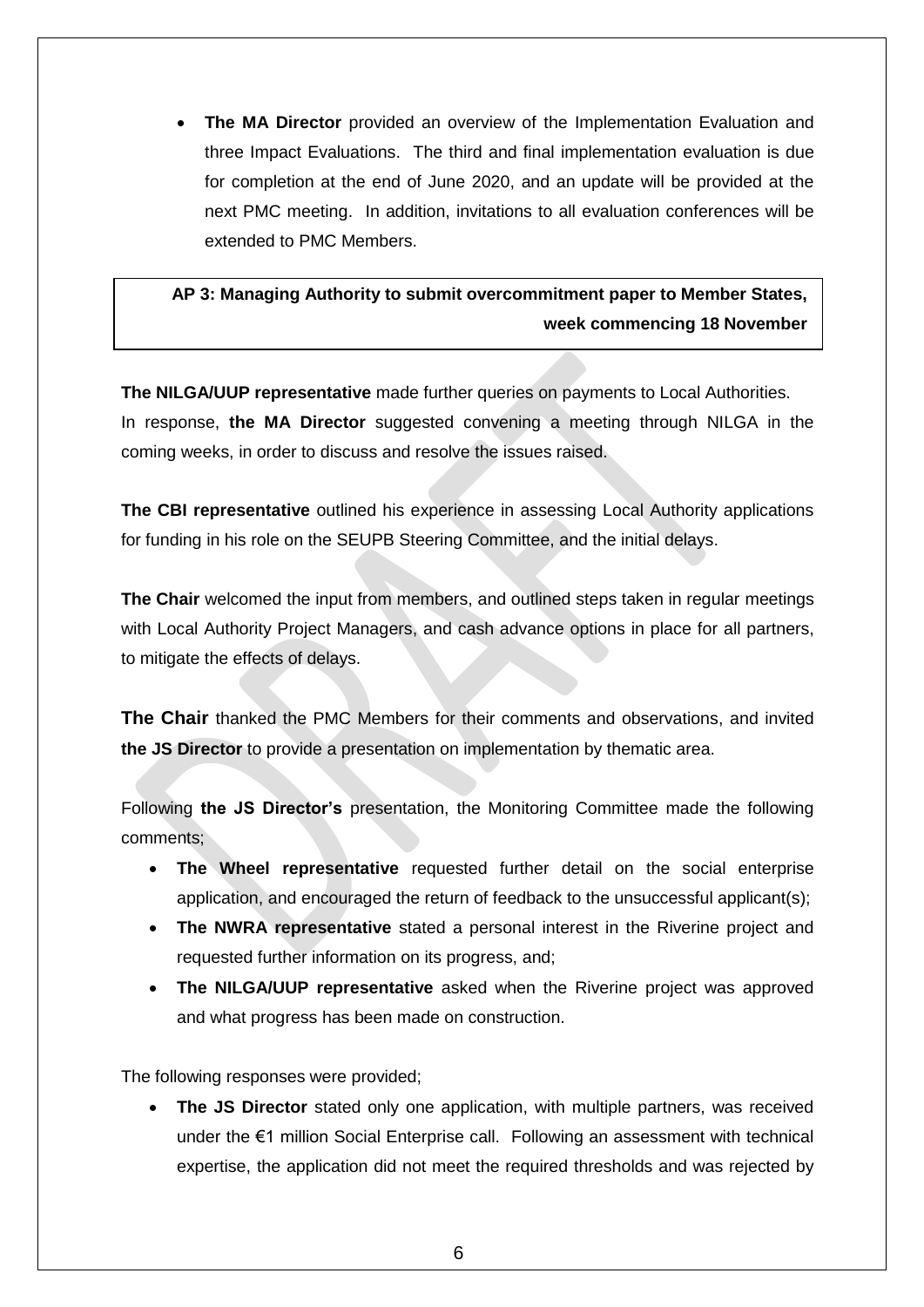Steering Committee. A re-release of the call is under discussion with Member States:

- The Riverine project was approved in early 2019, work is in line with schedule and the SEUPB is in regular contact with the Lead Partner and progressing precommencement conditions, and;
- The SEUPB will report on the progress of Riverine's construction activity at the next Monitoring Committee meeting;

#### **The Monitoring Committee:**

Noted the progress that has been made in the implementation of the Programme.

#### **8. Communications Update**

**The Communications Manager** provided a presentation which outlined upcoming project launches, the positive or neutral tone of media coverage surrounding the Programme and SEUPB's engagement with stakeholders over social media.

**The IHREC representative** requested a definition of the Communication Strategy's target audience, and received a response from **the Communications Manager.**

#### **The Monitoring Committee**;

- **Noted** the communications activity since the last Programme Monitoring Committee meeting, and;
- **Noted** progress in implementation of the Communications Strategy.

#### **9. PEACE PLUS Update**

**The Chair** introduced the PEACE PLUS update, outlining the evolving process and draft language, and the merits of the previous week's Programme Development Steering Group (PDSG) meeting.

**The MA Director** provided a presentation detailing progress in preparing for the PEACE PLUS Programme.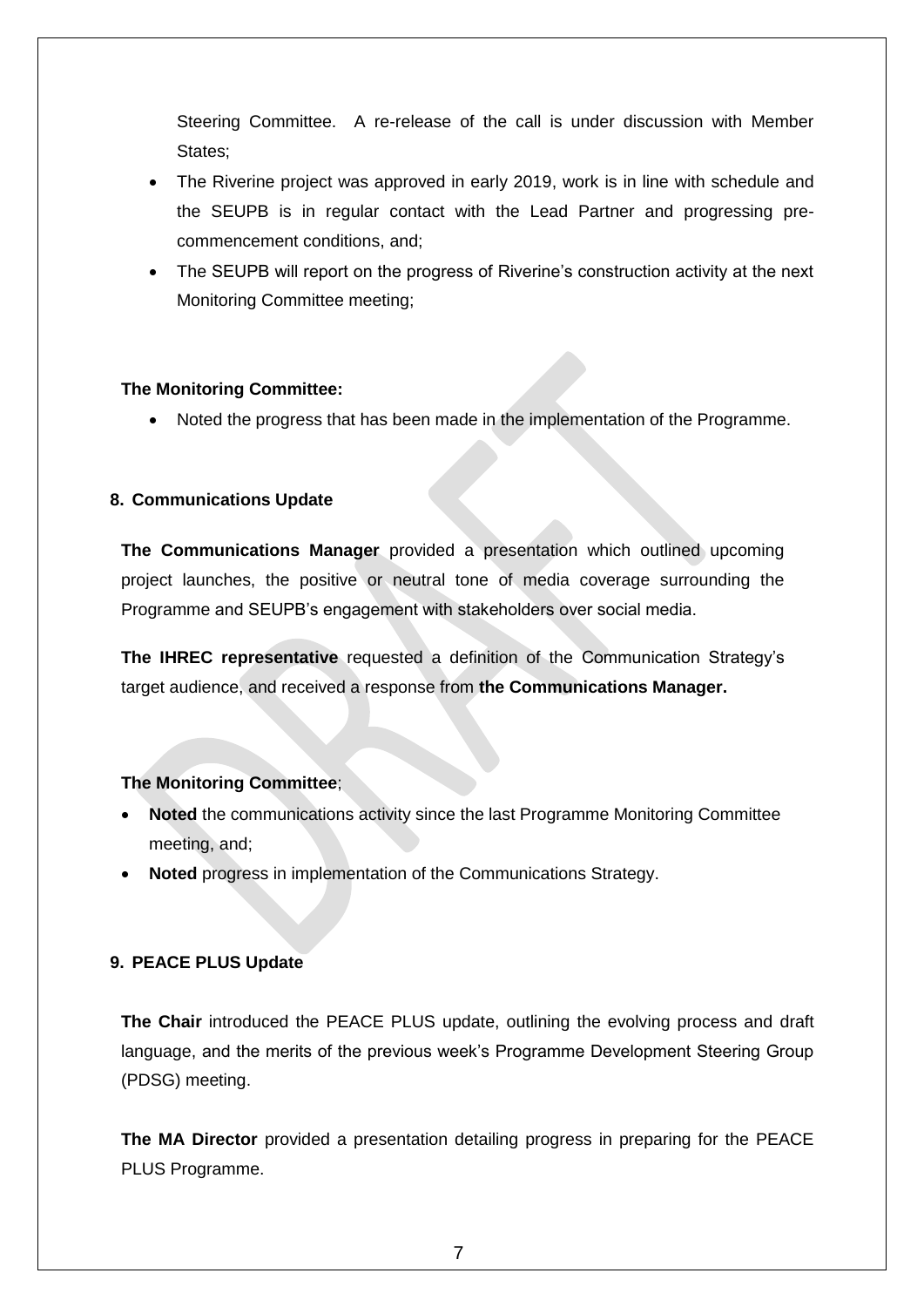**The Chair** made the following points;

- The PEACE PLUS Programme consists of five objectives, with peace and reconciliation activity under Programme Objective 4;
- INTERREG activity will fall under one or more of the five objectives, and will support the prosperity and stability of the region wider cross-border economic and territorial development, and;
- **The Chair** described the complex and significant workload in designing the Programme under the Objectives.

**The EU Commission Desk Officer** made the following comments;

- Encouraged the SEUPB to maintain contact with the EU Commission in designing the PEACE PLUS Programme, before the formal submission of the new Cooperation Programme, to give it the best chance of a timely approval;
- Discussed the process within the Commission when assessing Cooperation Programme documents;
- Outlined the EU Commission's nuanced approach when assessing PEACE PLUS, with confidence in the SEUPB to identify and appropriately address the issues in their region, and the high importance of engaging with all the relevant stakeholders and;
- Emphasised that PEACE PLUS should not be seen as two Programmes within one framework, rather one Programme that contributes to a peaceful and prosperous society through tackling both peace-building and socio-economic objectives. Observed the existing complementarity of the current PEACE and INTEREG programmes in contributing to the peace and stability of the region and advised that this complementarity be harnessed for the PEACE PLUS programme.

**The Chair** thanked **the EU Commission Desk Officer** for their comments, and spoke of the SEUPB's engagement with the Social Enterprise Community NI, to identify innovative links between community regeneration and community reconciliation.

Monitoring Committee members made the following comments;

- Highlighted a current piece of DfE and OECD mapping work on socio economic challenges and lifelong learning in terms of the PEACE PLUS Programme's complementarity;
- Welcomed the regulatory provision for a PEACE PLUS Programme, and asked for greater detail on developing a funding package;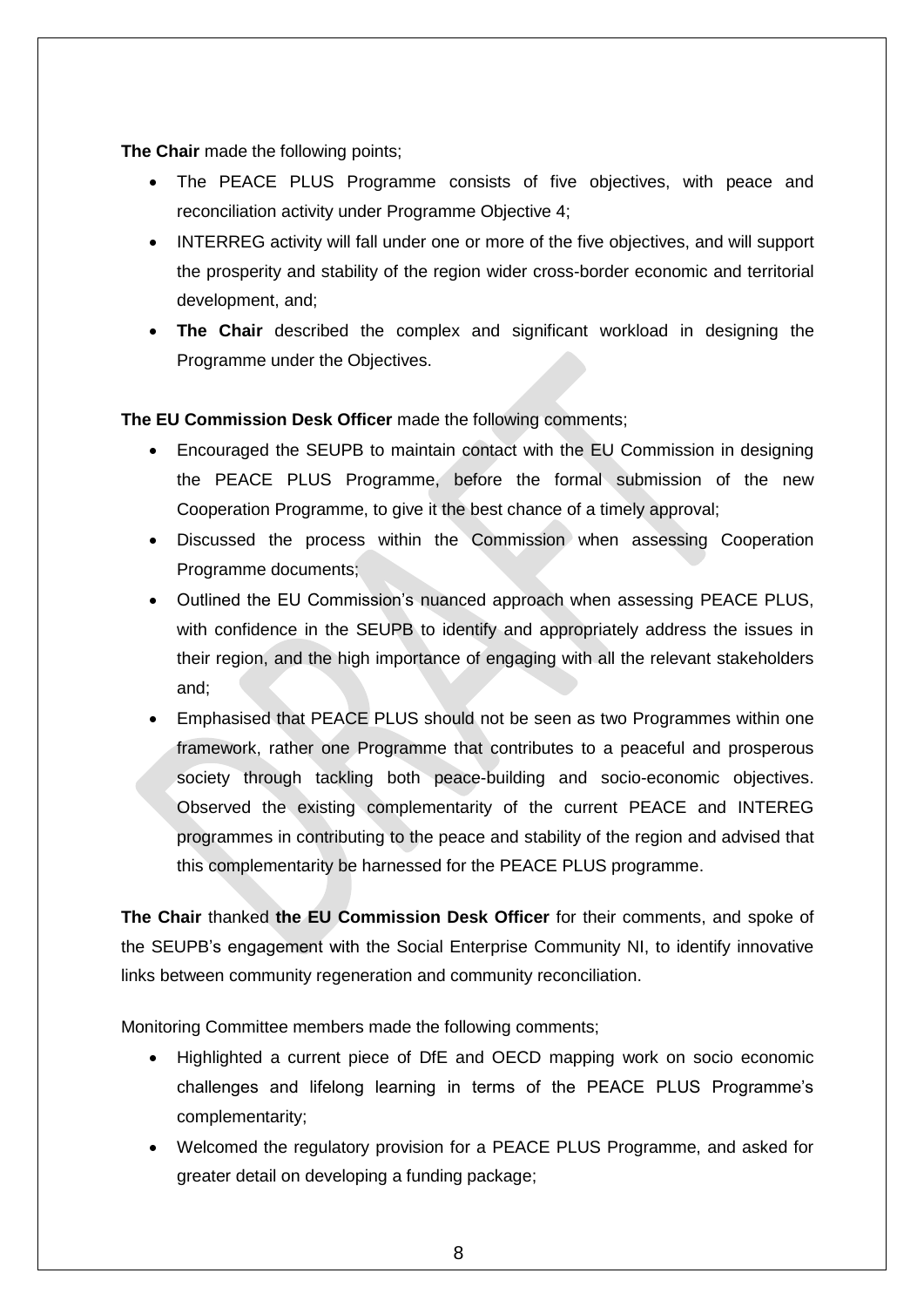Commended the flexibility of the Programme and its wide impact, from job creation for young people to education and sustaining communities and the effect on suicide rates.

**The Chair** stated the PEACE PLUS Programme is a distinct Programme which will not be used to address gaps in Government funding or overlap with other funding Programmes, and will be well evidenced.

With regard to the funding package, **the Chair** stated that Member State budgets have not yet been formally approved however, the current value represents a Programme in excess of €600m, greater than the current value of the PEACE IV and INTERREG VA Programmes combined.

**The DPER representative** welcomed the Commission's commitment to PEACE PLUS, against considerable cutbacks in Member States departments, and looked forward to further engagement with the Programme Development Steering Group.

#### **The Monitoring Committee;**

Noted progress in designing and implementing the PEACE PLUS Programme

### **10. PEACE Platform Update – SJC Consultancy**

**The Chair** welcomed **Sarah McCarthy of SJC Consultancy and James Gheel of Primodi Ltd**, who provided a presentation detailing progress in designing and implementing the PEACE Platform.

**The Chair** welcomed progress on the Peace Platform and its potential as a resource for organisations across Europe**,** and stated the presentation and related links will be shared with the Monitoring Committee.

**Sarah McCarthy** outlined a working timeframe as follows and welcomed SEUPB assistance;

- Research will progress towards conclusion by the end of March 2020
- Technical build to commence in January 2020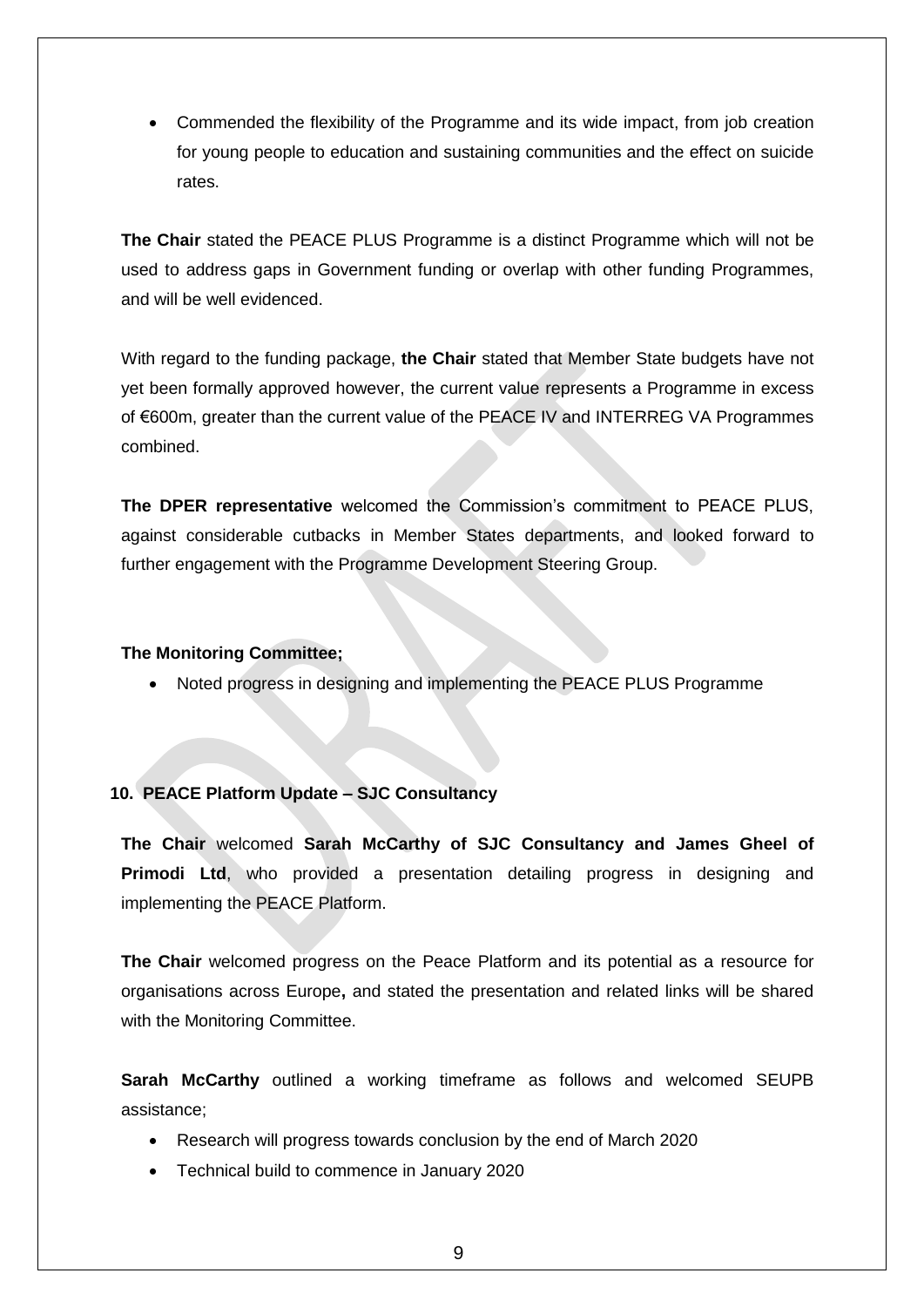**AP 3: Link to be sent to PMC Members AP 4: Presentations to be sent to PMC Members**

### **11. AOB**

**The Chair** informed the Monitoring Committee that **Mark Feeney, Managing Authority Director,** is leaving the organisation after 2.5 years for a new role. She recorded her thanks to Mark for his work on the Programmes.

#### **Date of next meeting**

**The Chair** stated the next meeting will take place in Derry- Londonderry in Spring 2020, and concluded the meeting.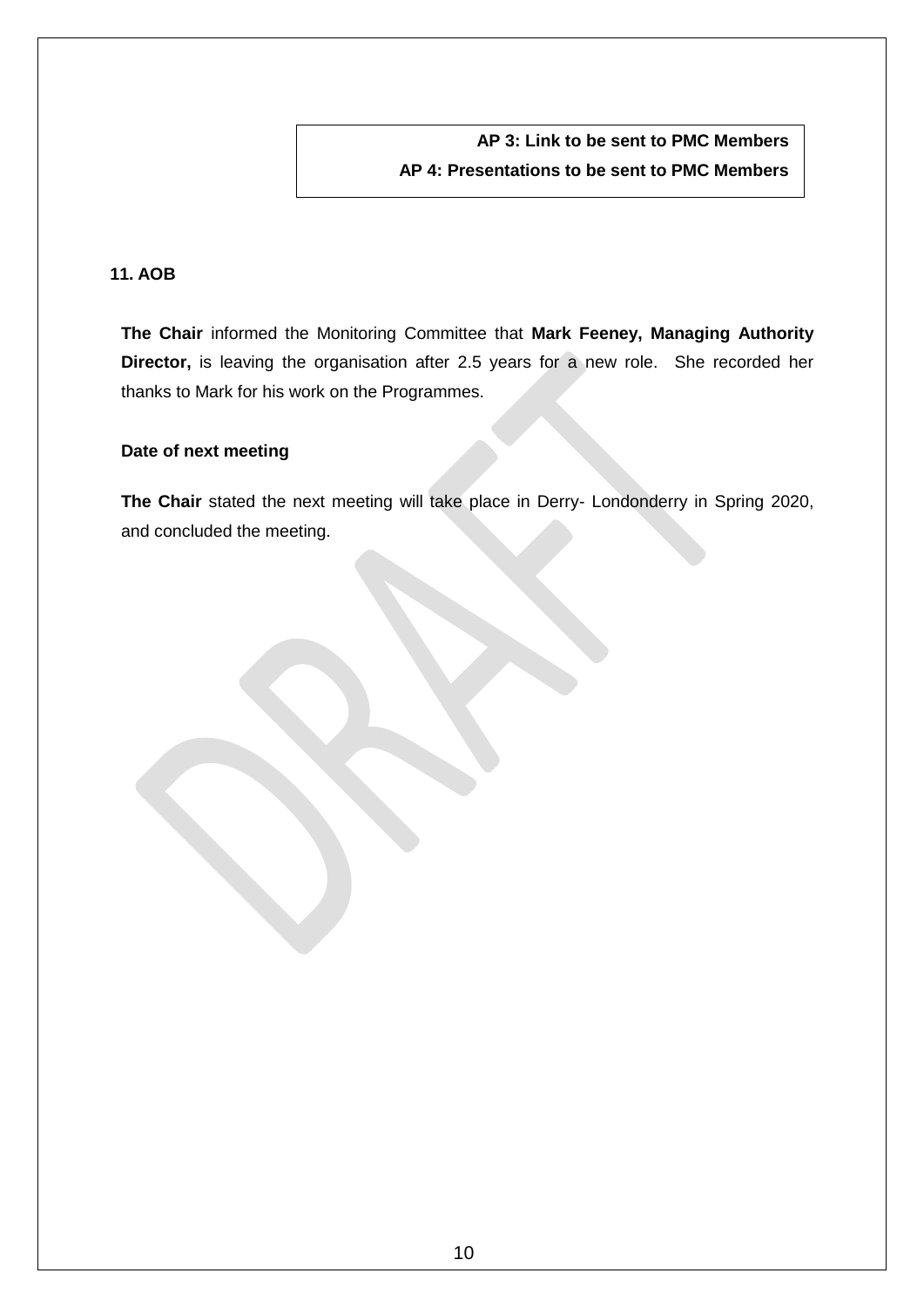## **ANNEX I**

# **ACTION POINTS/ISSUES OF CLARIFICATION ARISING FROM MONITORING COMMITTEE Thursday 14 November 2019, NICVA Offices, Belfast**

### **ACTION POINTS**

| <b>Agenda Item</b> | <b>Action</b> | <b>Action</b>                                         | <b>Responsibility</b> |
|--------------------|---------------|-------------------------------------------------------|-----------------------|
|                    | <b>Point</b>  |                                                       |                       |
| 2                  |               | Project presentations and links to be sent to PMC     | MA                    |
|                    |               | Members following meeting                             |                       |
|                    | 2             | Managing Authority to submit overcommitment           | <b>MA</b>             |
|                    |               | paper to Member States, week commencing 18            |                       |
|                    |               | November                                              |                       |
| 10                 | 3             | Link within Peace Platform presentation to be sent to | <b>MA</b>             |
|                    |               | <b>PMC Members</b>                                    |                       |
| 10                 | 4             | Peace Platform presentations to be sent to PMC        | MA                    |
|                    |               | <b>Members</b>                                        |                       |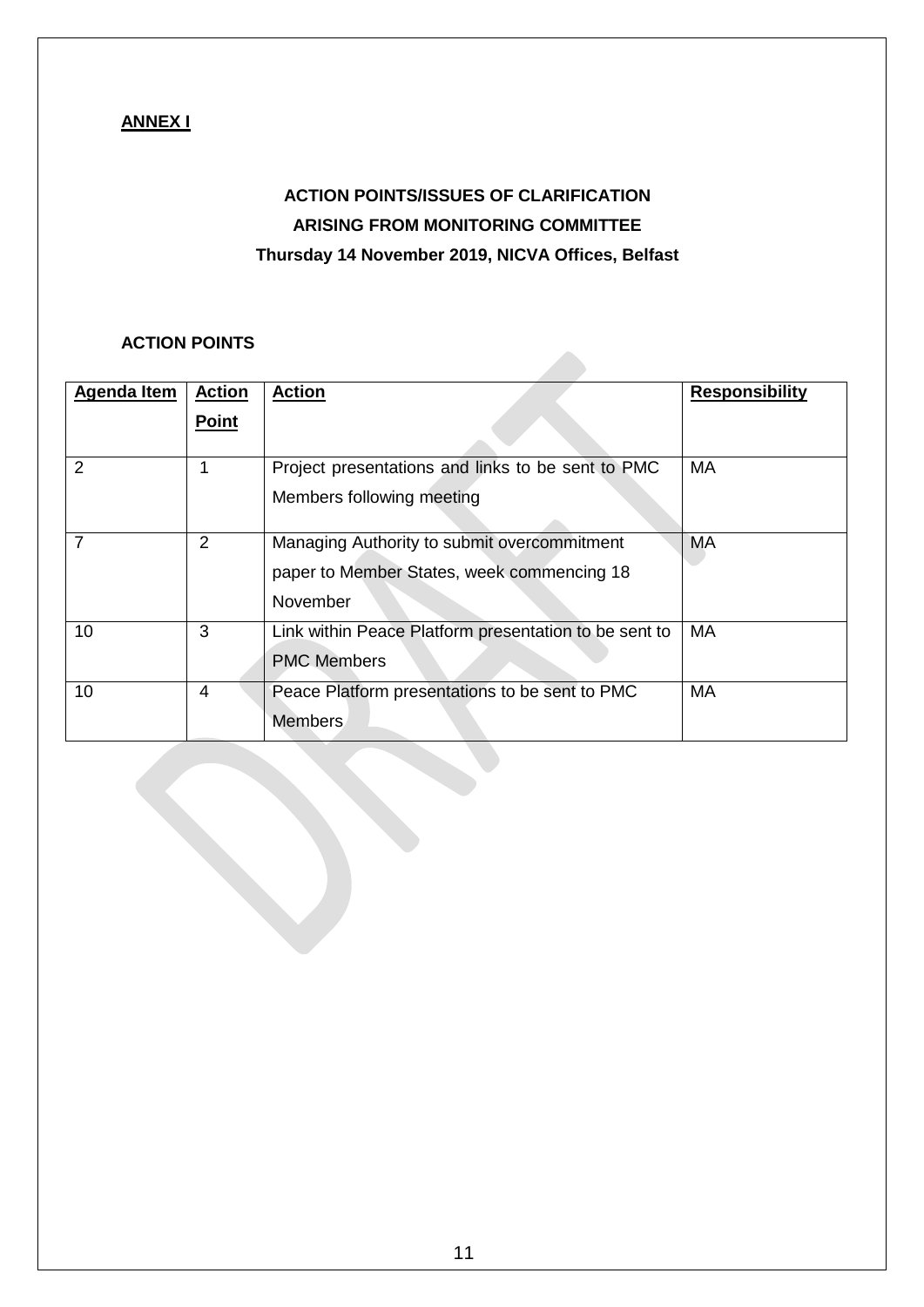## **ANNEX II**

# **Attendance – PEACE IV Programme Monitoring Committee, 14 November 2019, NICVA Offices, Duncairn Gardens, Belfast**

## **Chair**

Gina McIntyre **SEUPB** 

#### **Members**

| <b>Wesley Aston</b>         | <b>Ulster Farmers' Union</b>                        |
|-----------------------------|-----------------------------------------------------|
| <b>Anne Marie Caulfield</b> | Department for Public Expenditure and Reform (DPER) |
| Ivan Cooper                 | The Wheel                                           |
| Pamela Dooley               | <b>ICTU NI</b>                                      |
| Damian Duffy                | <b>CBI</b>                                          |
| <b>Hazel Francey</b>        | <b>Equality Commission NI</b>                       |
| Jacqueline Healey           | Irish Human Rights and Equality Commission          |
| Dominic McCullough          | Department of Finance NI                            |
| Mark Feeney                 | Managing Authority, SEUPB                           |
| <b>Hazel Francey</b>        | <b>The Equality Commission NI</b>                   |
| <b>Ruth Gallagher</b>       | Irish Human Rights and Equality Commission          |
| Leanne Massey               | <b>Joint Secretariat, SEUPB</b>                     |
| Paddy McGinn                | Pobal                                               |
| <b>Seamus McAleavey</b>     | <b>NICVA</b>                                        |
| <b>Cllr Frank McBrearty</b> | <b>NWRA</b>                                         |
| <b>Cllr Enda McGloin</b>    | <b>NWRA</b>                                         |
| Clr Jim McKeever            | <b>NILGA/SDLP</b>                                   |
| Dr Aedin McLoughlin         | the Environmental Pillar                            |
| <b>Cllr Jenny Palmer</b>    | <b>NILGA/ UUP</b>                                   |
| <b>Cllr Paul Robinson</b>   | <b>NILGA/DUP</b>                                    |
| Paul Sheridan               | Head of Finance and Corporate Services, SEUPB       |
| <b>Tim Smith</b>            | <b>ICTU Ireland</b>                                 |
| <b>Emily Smyth</b>          | <b>CNCC</b>                                         |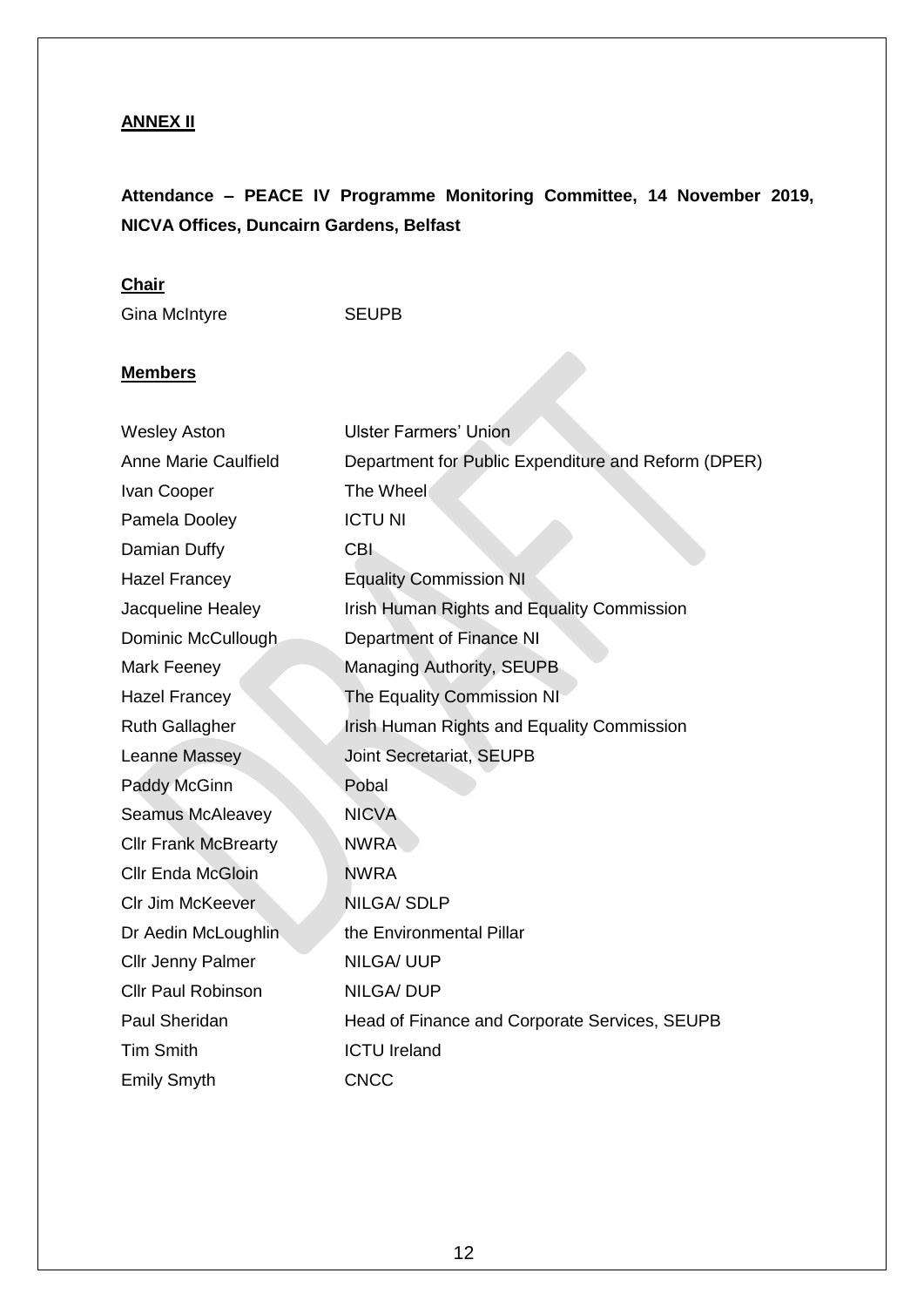## **Advisors**

| Paul Boylan             | Joint Secretariat, SEUPB                            |
|-------------------------|-----------------------------------------------------|
| <b>Catherine Clynes</b> | Department for Public Expenditure and Reform (DPER) |
| Ryan Donaldson          | Department of Finance                               |
| Donald Ewing            | Department for Children and Young People            |
| Deirdre Maloney         | <b>DCHPCLG</b>                                      |
| <b>Marie Matthews</b>   | the Executive Office                                |
| John McCandless         | Communications, SEUPB                               |
| Declan McGarrigle       | <b>SEUPB</b>                                        |
| Ian McKenna             | Department of Education and Skills                  |
| Tony McKibben           | Department for Communities (DfC)                    |
| <b>Carol Morrow</b>     | The Executive Office                                |
| <b>Michael Power</b>    | <b>NISRA</b>                                        |
| Rosie Smyth             | Department of Rural and Community Development       |
| Stefan Welin            | <b>European Commission</b>                          |
| John Williamson         | Department of Education                             |
|                         |                                                     |

## **Presenters**

| Emma Dargan     | <b>Victims and Survivors Service</b> |
|-----------------|--------------------------------------|
| James Gheel     | Primodi Ltd                          |
| Sarah McCarthy  | <b>SJC Consultancy</b>               |
| Heather Lindsay | <b>TWN</b>                           |
| Amanda McCauley | <b>TWN</b>                           |

## **Observers**

| Joanne Breen           | The Executive Office                   |
|------------------------|----------------------------------------|
| David Clark            | <b>JS, SEUPB</b>                       |
| Meadhbh Devilly        | Department of Education and Skills     |
| <b>Helen Donaldson</b> | <b>JS, SEUPB</b>                       |
| Tanya Hamilton         | The Executive Office                   |
| Phil Heaton            | MA, SEUPB                              |
| Andrew Johnston        | <b>Department for Communities</b>      |
| Peter Molloy           | <b>DPER</b>                            |
| Sean McAteer           | <b>NSMC</b>                            |
| Patricia McCann        | Office of the NI Executive in Brussels |
|                        |                                        |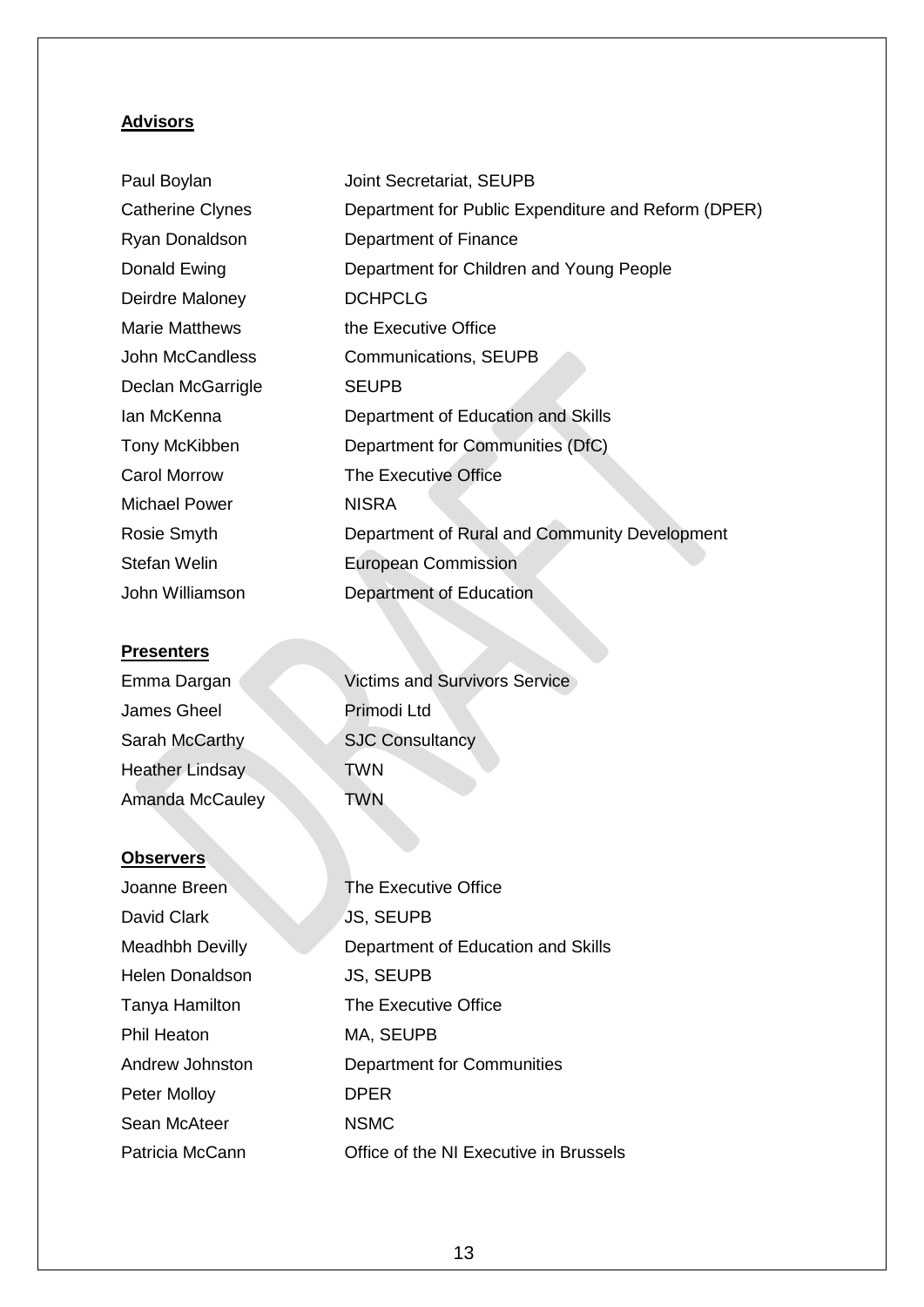Emer McGeough NSMC

Catherine Powell **Department for the Economy** 

## **Secretariat (SEUPB)**

Tara McCormick Managing Authority (minutes)

### **Apologies**

Cllr Frances Burton NILGA/ DUP Gerry Doyle NWRA Michael D'Arcy **IBEC** Tom Lavin **Irish Rural Link** 

Frank Duffy **Department of Finance** Jim Wilkinson Department for the Economy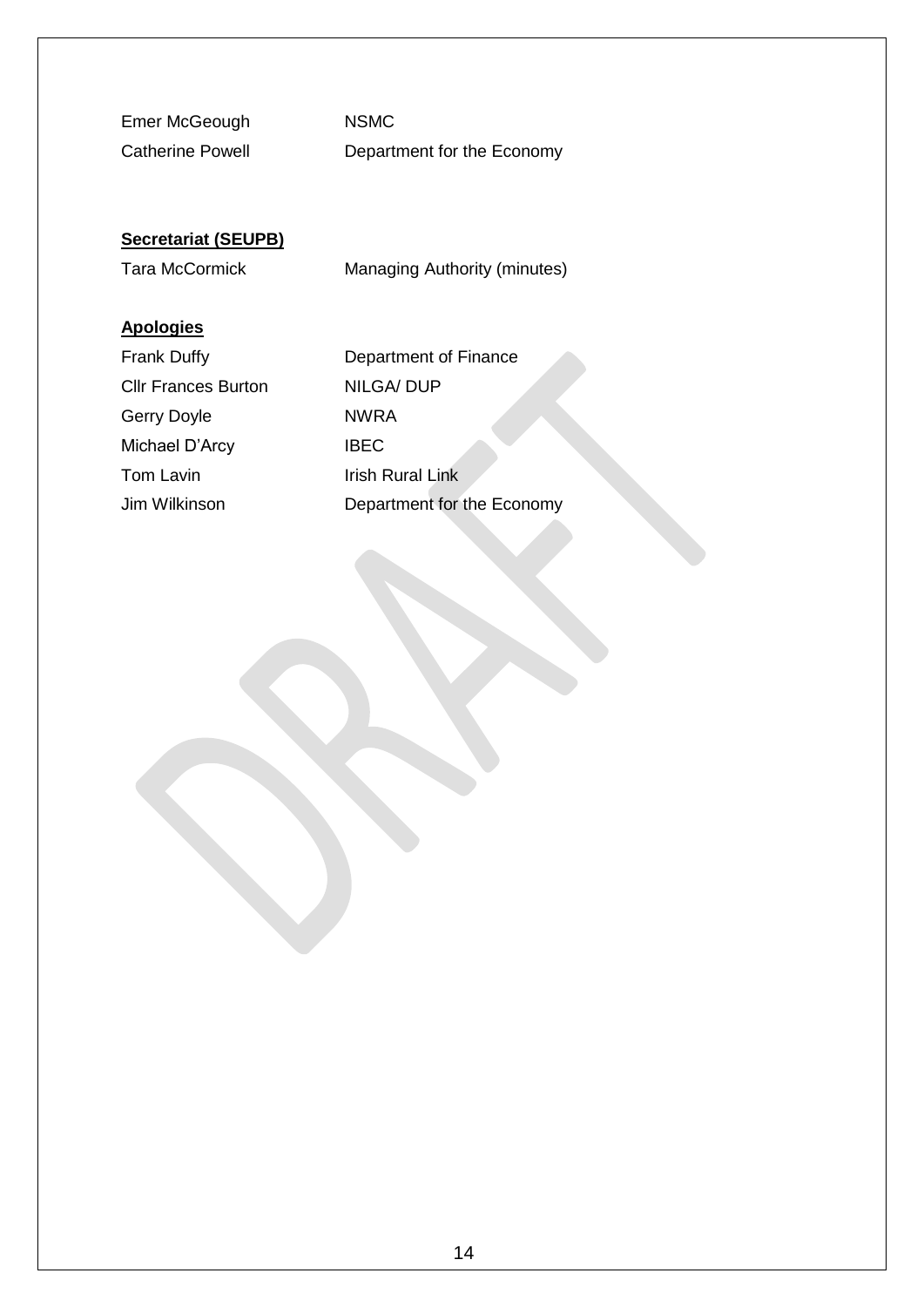**ANNEX III**

**Glossary of acronyms used in the minutes:**

| <b>AIR</b>    | <b>Annual Implementation Report</b>                                       |
|---------------|---------------------------------------------------------------------------|
| <b>CNCC</b>   | <b>Council for Nature Conservation and the Countryside</b>                |
| <b>CPD</b>    | <b>Central Procurement Directorate (Northern Ireland)</b>                 |
| <b>DAERA</b>  | Department of Agriculture, Environment and Rural Affairs                  |
| <b>DfE</b>    | <b>Department for the Economy</b>                                         |
| <b>DHPCLG</b> | Department of Housing, Planning, Community and Local<br><b>Government</b> |
| <b>DOF</b>    | <b>Department of Finance (Northern Ireland)</b>                           |
| <b>DJEI</b>   | Department of Jobs, Enterprise and Innovation                             |
| <b>DoH</b>    | <b>Department of Health NI</b>                                            |
| <b>DPER</b>   | Department of Public Expenditure and Reform                               |
| <b>EMRA</b>   | <b>Eastern &amp; Midland Regional Authority</b>                           |
| eMS           | <b>Electronic Monitoring System</b>                                       |
| <b>ESG</b>    | <b>Evaluation Steering Group</b>                                          |
| EC            | <b>European Commission</b>                                                |
| <b>ICTU</b>   | <b>Irish Congress of Trade Unions</b>                                     |
| <b>NICVA</b>  | Northern Ireland Council for Voluntary Action                             |
| <b>NILGA</b>  | <b>Northern Ireland Local Government Association</b>                      |